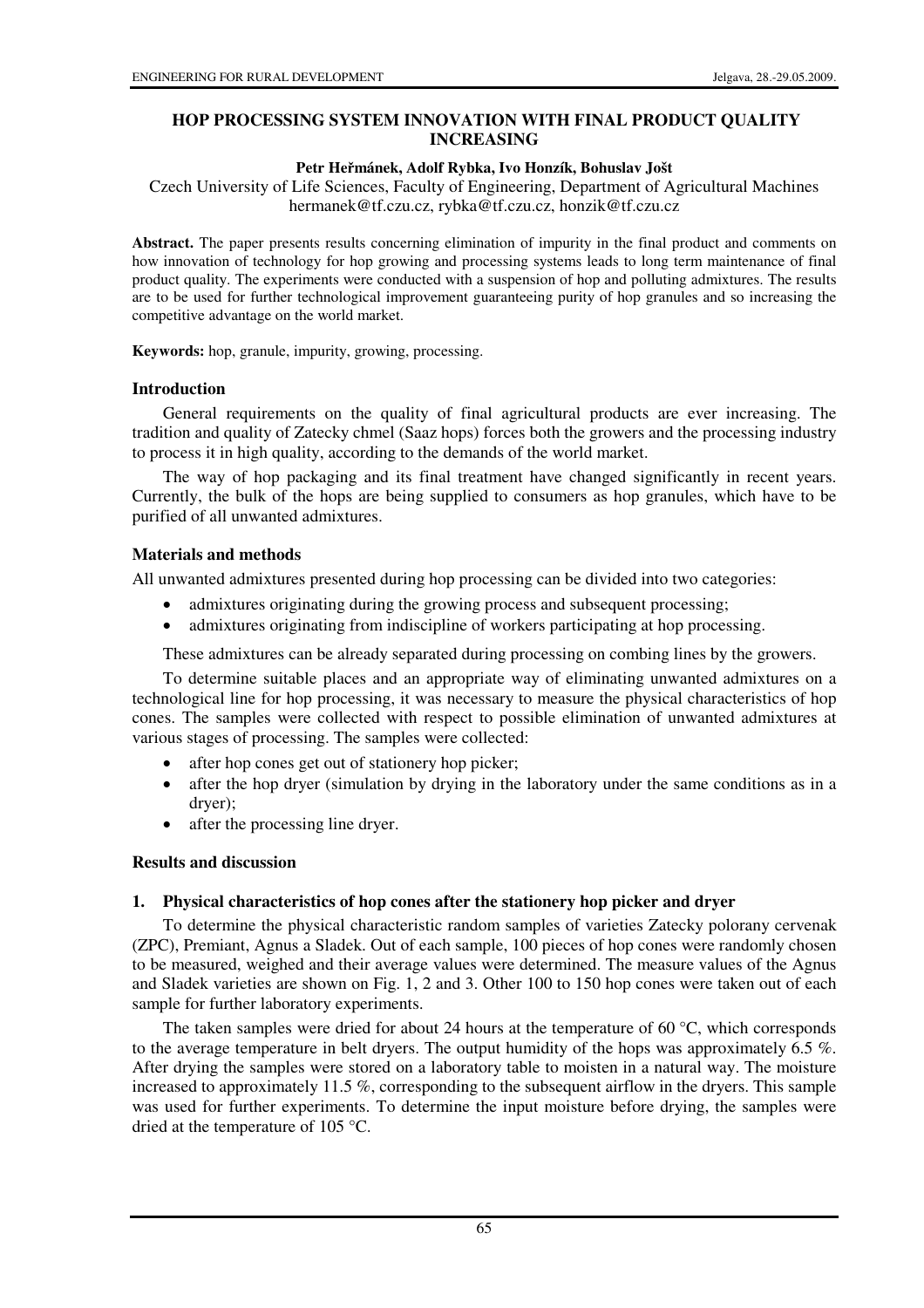

Fig. 1. **Hop cones count versus their length for Agnus and Sladek varieties**







# Fig. 3. **Hop cones count versus their mass for Agnus and Sladek varieties**

# **2. Physical characteristics of crushed hop cones after the processing line dryer**

To make hop powder and its subsequent granulation it was necessary to dry the hops getting out of the processing line to dampness of 6-7 %. The sample for determining its physical characteristics was taken after the drying. The hops are roughly crushed by the air transport and homogenizer. This means that the hop cones bracts are separated from the strigs.

During determining the physical characteristics, the randomly chosen sample of crushed hops was loosely poured into a 1 dm<sup>3</sup> graduated vessel. For this volume mass of 43 g was determined and specific mass (density)  $43 \text{ kg m}^3$  counted.

 Furthermore, there were two samples of 50 g taken and gradually put into the receiving hopper of a vertical air-flow classifier. In the classifier the samples were separated into individual fractions depending on the air-flow velocity. The results are shown in Fig. 4.

The sample No.2 shows a slightly different fractional content. The reason of this is probably hop flour, which stuck upon the vibratory loader of the apparatus and partially clogged the fabric filter. Other experiments were shelved.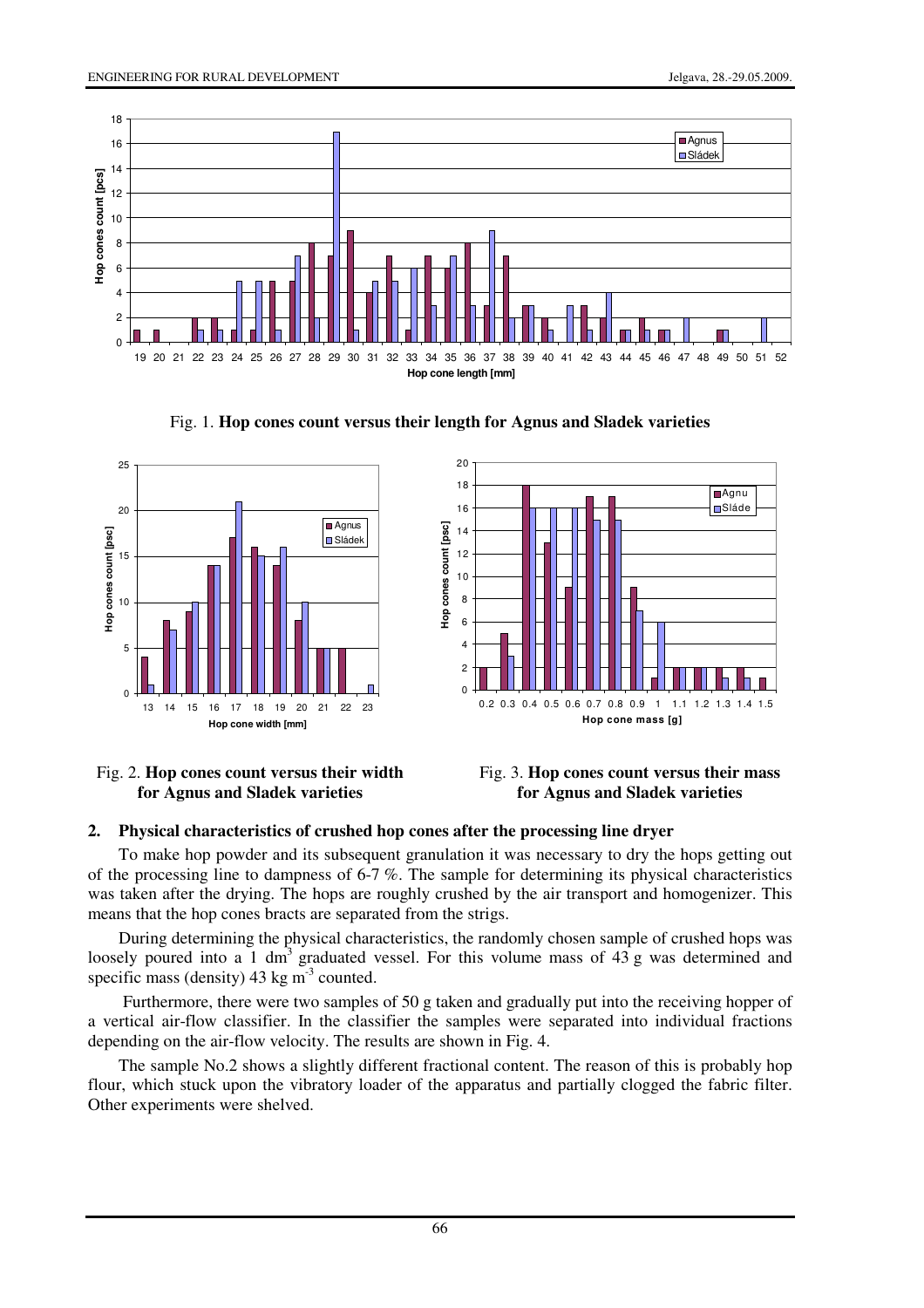

Fig. 4. **Graph of sample fractional division versus air-flow velocity**

# **3. Critical speed determination**

To find out about the behaviour of hop cones, crushed hops and unwanted admixtures in air-flow, a laboratory apparatus was designed and made (Fig.5). The apparatus consists of a radial ventilator (2) run by a three-phase asynchronous motor (1), air pipes (3) and an air chamber (4), the upper part of which is made of glass. To attain a steady flow there were grilles (5) put into the lower part of the chamber. The air-flow velocity was modified with the frequency of rotation of the ventilator by a frequency changer TECO 7300 CV.

Steady flow in the air chamber was confirmed by an anemometr TECHNOVENT 4000.

To measure the critical air-flow velocity the following were gradually placed into the air chamber with the ventilator switched off:

- green hop cones (not dried) of moisture content approximately  $75\%$ ;
- hop cones dried to moisture approximately 12  $\%$ ;
- free strings with or without a nod;
- crushed hops.



Fig. 5. **Diagram of the apparatus used to determine critical speeds in air-flow** 

Having determined critical speeds of all materials, experiments with mixtures were conducted and the possible ways of separation of admixtures determined. The admixtures were constantly represented by free strings, which had been a part of the hop trellis and were taken during the hop harvest. The free strings were both with and without a nod, created by tying of the hop trellis.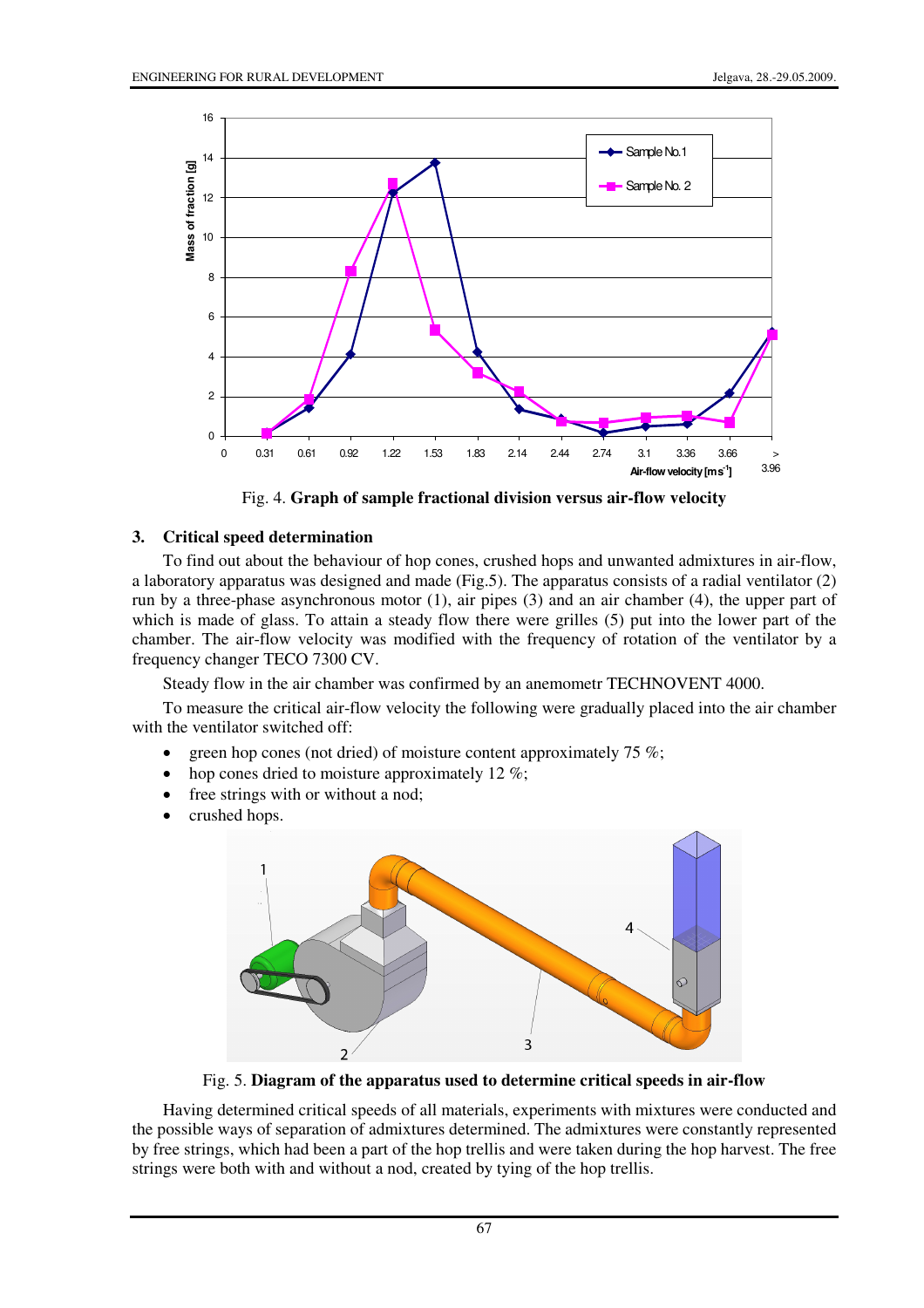The mixtures contained:

- mixture of green hop cones and strings;
- mixture of dry hop cones and strings;
- mixture of crushed hops and strings.

The measuring of critical speeds of mixtures of hop cones and string as well as of crushed hops and strings was video recorded; pictures depicting the mixture behaviour in the air flow were saved. Fig 6. shows the mixture of dry hops and strings when floating. From the picture it is clearly impossible to separate the hop cones and strings, due to their close critical speeds. Measuring with green hop cones and strings mixture brought the same results.

Totally different results were obtained when measuring the mixture of crushed hops and strings. Quite good separation of crushed hops from the strings occurred, due to significantly different critical speeds (Fig7). This was further confirmed by isolated measuring of the crushed hops fraction and the string fraction.



Fig. 6. **Measuring of dry hop cones and strings mixture**



Fig. 7. **Behaviour of crushed hops and strings mixture in air-flow**

As can be seen in the picture, crushed hops start to separate from the strings at the air-flow velocity 4.2 m.s<sup>-1</sup> and at 4.5 m.s<sup>-1</sup> full separation follows.

## **Conclusion**

- 1. The results of the measuring show, that separating green or dry hop cones from the admixtures in the air stream cannot be done due to close critical speeds of both parts of the mixture.
- 2. On the other hand, it is possible to separate crushed hops from the admixtures in the air stream. The results of the measurements of individual fractions on the classifier suggest that after the hop bracts are separated, the heavier fractions of the crushed hops stay together. These fractions